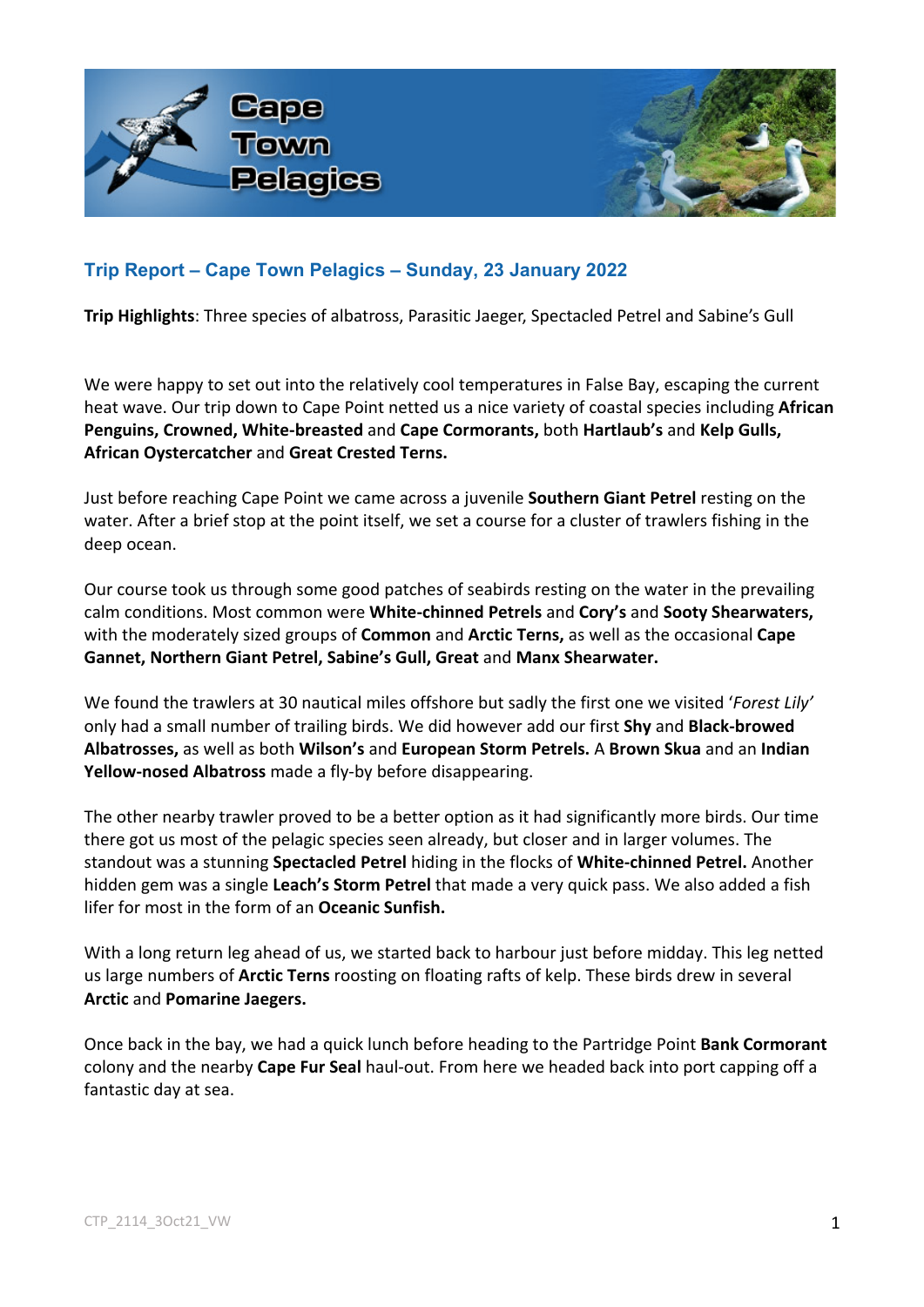### **Pelagic species seen and approximate numbers:**

Shy/White-capped Albatross – 20 Black-browed Albatross – 5 Indian Yellow-nosed Albatross – 1 Northern Giant Petrel – 1 Southern Giant Petrel – 1 Giant petrel sp - 3 Sooty Shearwater – 20 Cory's Shearwater – 40 Manx Shearwater - 1 Great Shearwater - 5 White-chinned Petrel – 200 Spectacled Petrel - 1 Wilson's Storm Petrel – 5 European Storm Petrel - 300 Leach's Storm Petrel – 1 Cape Gannet – 5 (coastal and pelagic) Brown (Sub-Antarctic) Skua – 1 Parasitic Jaeger - 2 Pomarine Jaeger - 2 Sabine's Gull - 10 Arctic Tern – 150 (pelagic)

### **Coastal species:**

African Penguin – 30 White-breasted Cormorant – common Cape Cormorant – abundant Crowned Cormorant – 3 Bank Cormorant – 8 breeding pairs Kelp Gull – common Hartlaub's  $Gull - 3$ Great Crested Tern – Common Common Tern – 5 African (Black) Oystercatcher - 3

#### **Marine mammal**

Cape Fur Seal – abundant

## **Fish** Oceanic Sunfish – 1

Trip report and photos: Cape Town Pelagics guide **Vincent Ward**